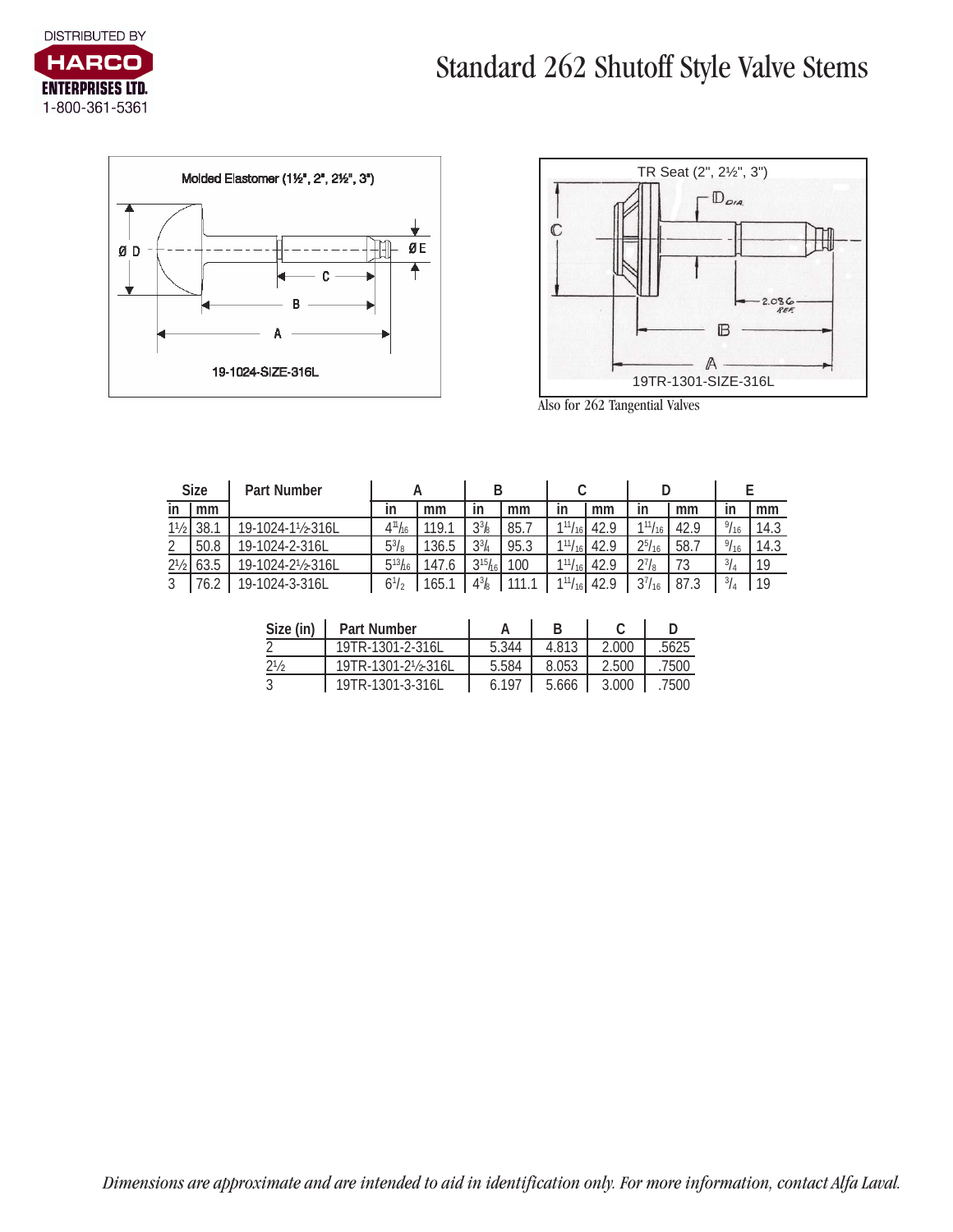



Also for 262-227 FDV

| <b>Size</b>    |    | Part Number        |                 |       |                |                      |            |      |                     |      |               |      |                     |      |
|----------------|----|--------------------|-----------------|-------|----------------|----------------------|------------|------|---------------------|------|---------------|------|---------------------|------|
| ın             | mm |                    | ın              | mm    |                | mm                   | ın         | mm   | ın                  | mm   | ın            | mm   | ın                  | mm   |
| 11/2           |    | 19TR-1003A-1½-316I |                 | ንበ0   |                | 184                  |            | 38.  |                     |      |               | 14.3 |                     |      |
| റ              |    | 19TR-1003B-2-316L  | $9^{1}/_{4}$    | 235   | Q <sub>1</sub> | 209.6l               |            | 50.8 |                     | 28.6 | 91            | 14.3 | 231                 | 60.3 |
| $2\frac{1}{2}$ |    | 19TR-1003B-2½-316L | $19^{1/8}$      | 231.8 | $8^{15}/$      | 227                  | 211        | 63.5 | $1\frac{9}{16}$ 39. |      | $^{3}/_{4}$   |      | $2\frac{9}{16}$ 65. |      |
|                |    | 19TR-1003B-3-316L  | $10^{15}/_{16}$ |       | $3^{15}/_{16}$ | 252.<br>$\mathbf{I}$ | $\sqrt{2}$ | 76.2 | $2^{1}/\mathrm{s}$  | 54   | $\frac{3}{4}$ | 10   | $3^{1}/_{16}$       |      |

| Size (in)      | <b>Part Number</b>    |            |       |       |        |              |
|----------------|-----------------------|------------|-------|-------|--------|--------------|
| $1\frac{1}{2}$ | 19-1003-1½-MAT'L-316L | .981       | 5.795 | 2.234 | 8.063  | .5425        |
|                | 19-1003-2-MAT'L-316L  | 1.208      | 6.439 | 2.234 | 9.223  | .5425        |
| $2\frac{1}{2}$ | 19-1003-2½-MAT'L-316L | 11.133     | 7.028 | 1.859 | 10.026 | .730         |
| 3"             | 19-1003-3-MAT'L-316L  | $11.312$ . | 7.748 | 1.859 | 11.205 | $\sqrt{730}$ |

*Dimensions are approximate and are intended to aid in identification only. For more information, contact Alfa Laval.*